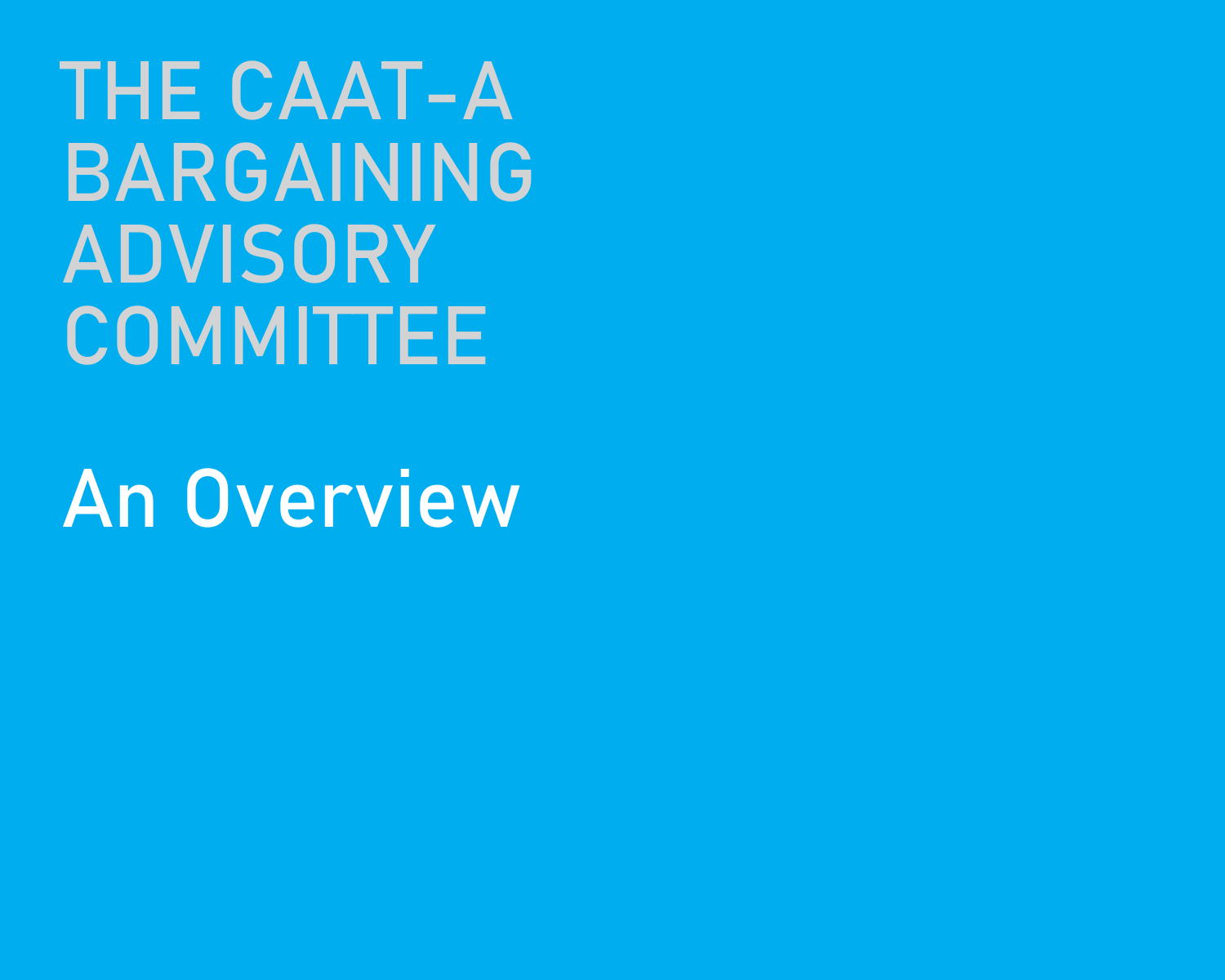## DEFINITIONS

- **→ CAAT-A: Colleges of Applied Arts &** Technology - Academic
- **→ BAC: Bargaining Advisory Committee**
- → BT: Bargaining Team ("the Team")
- **→ DivEx: Divisional Executive**
- $\rightarrow$  FT: Full-time
- **→ PL: Partial-Load**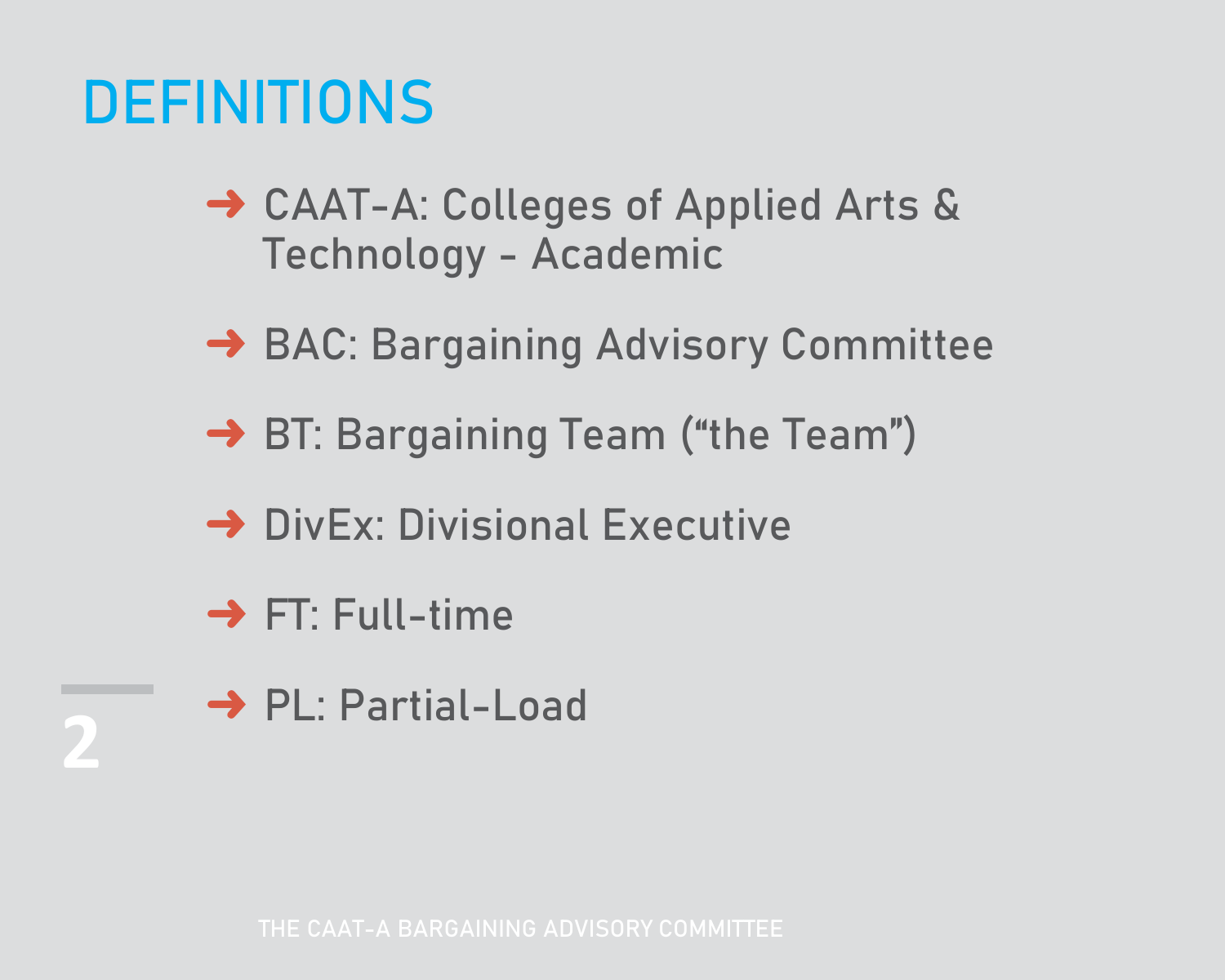## WHAT IT IS…

- **→ An initiative that started in 2017 intended** to improve communication and transparency during bargaining.
- $\rightarrow$  A direct means to draw on the wider collective knowledge of our division, with specific focus on including contract faculty voices and to recognize unique regional and local concerns
- $\rightarrow$  A means of capacity building that strengthens the voice of the locals
- **→ A way for members to feel increased** investment in and ownership of the bargaining process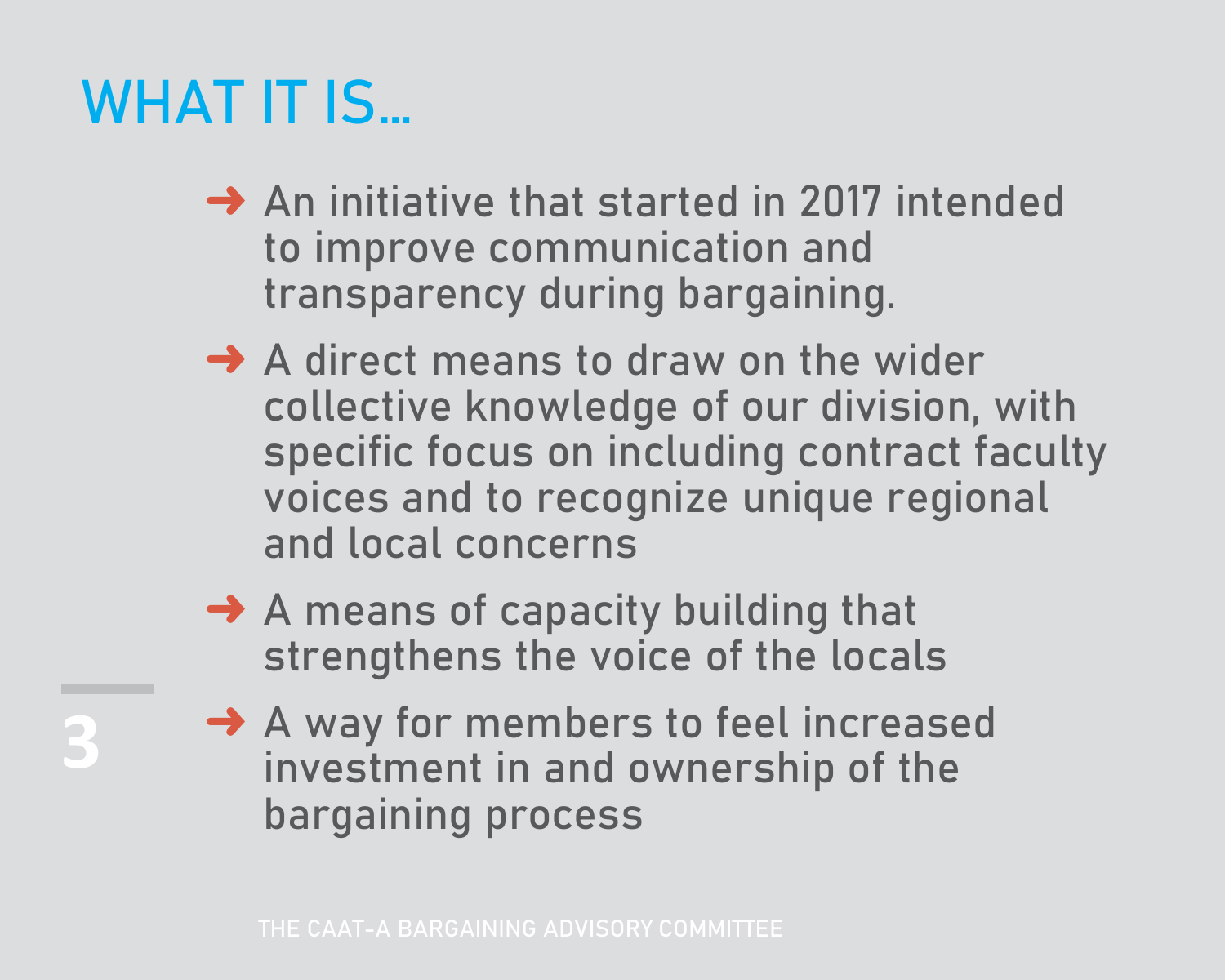# DIVISIONAL MEETING (2016)

#### **→ Motion Resolution:**

*Therefore, be it resolved that for the 2017 round of bargaining, 1 member from each local's delegates to the pre-bargaining meeting in 2016 be elected by their local, plus 8 partial load members be appointed to a Bargaining Advisory Committee.*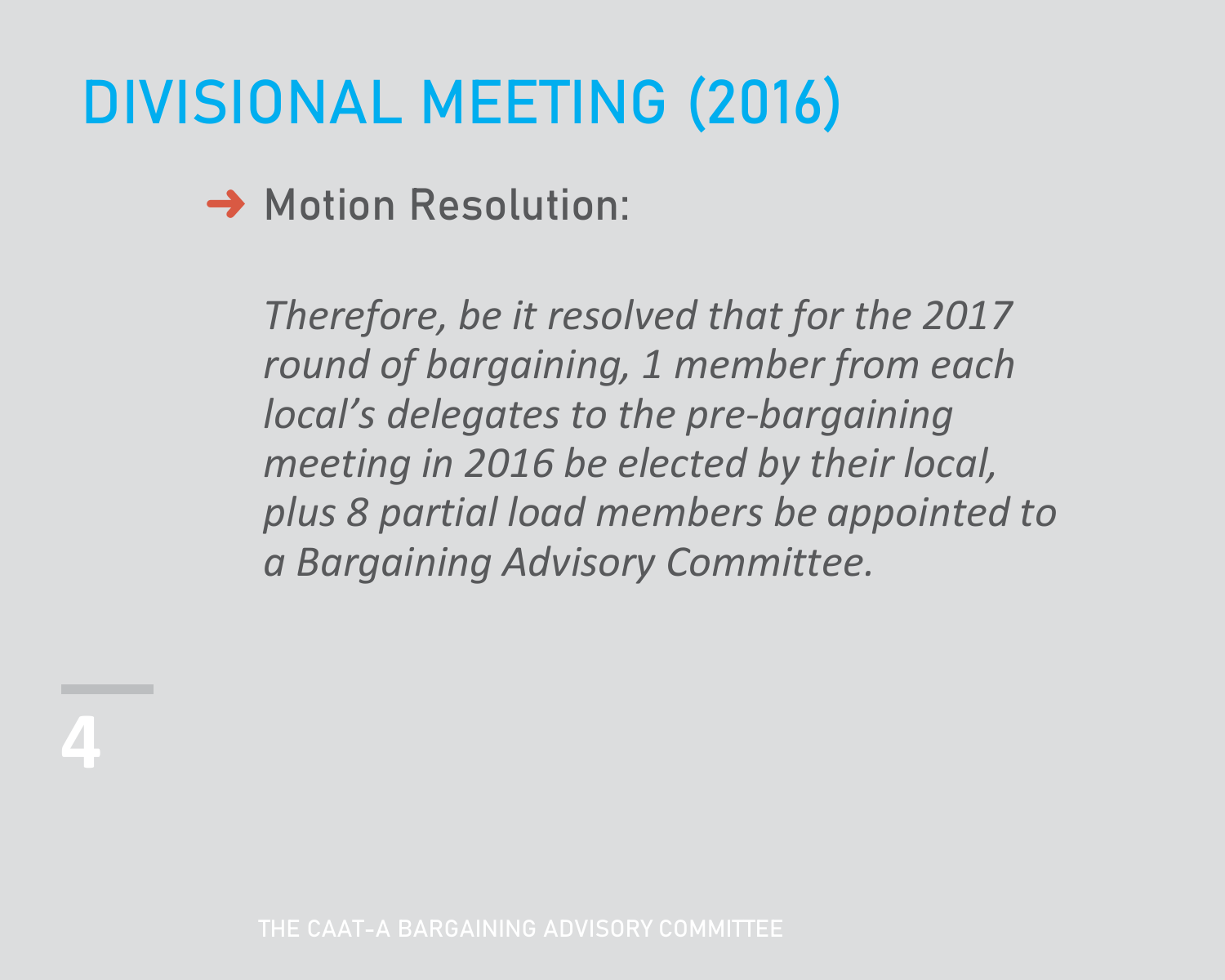# DIVISIONAL MEETING (2019)

- **→ CAAT-A Negotiating Procedures were** revised to include the Bargaining Advisory Committee as a standing committee during bargaining.
	- 1 delegate per local (FT or PL)
	- 8 PL members from across the province; selection by DivEx with consideration for regional representation, college size, and equity/diversity of members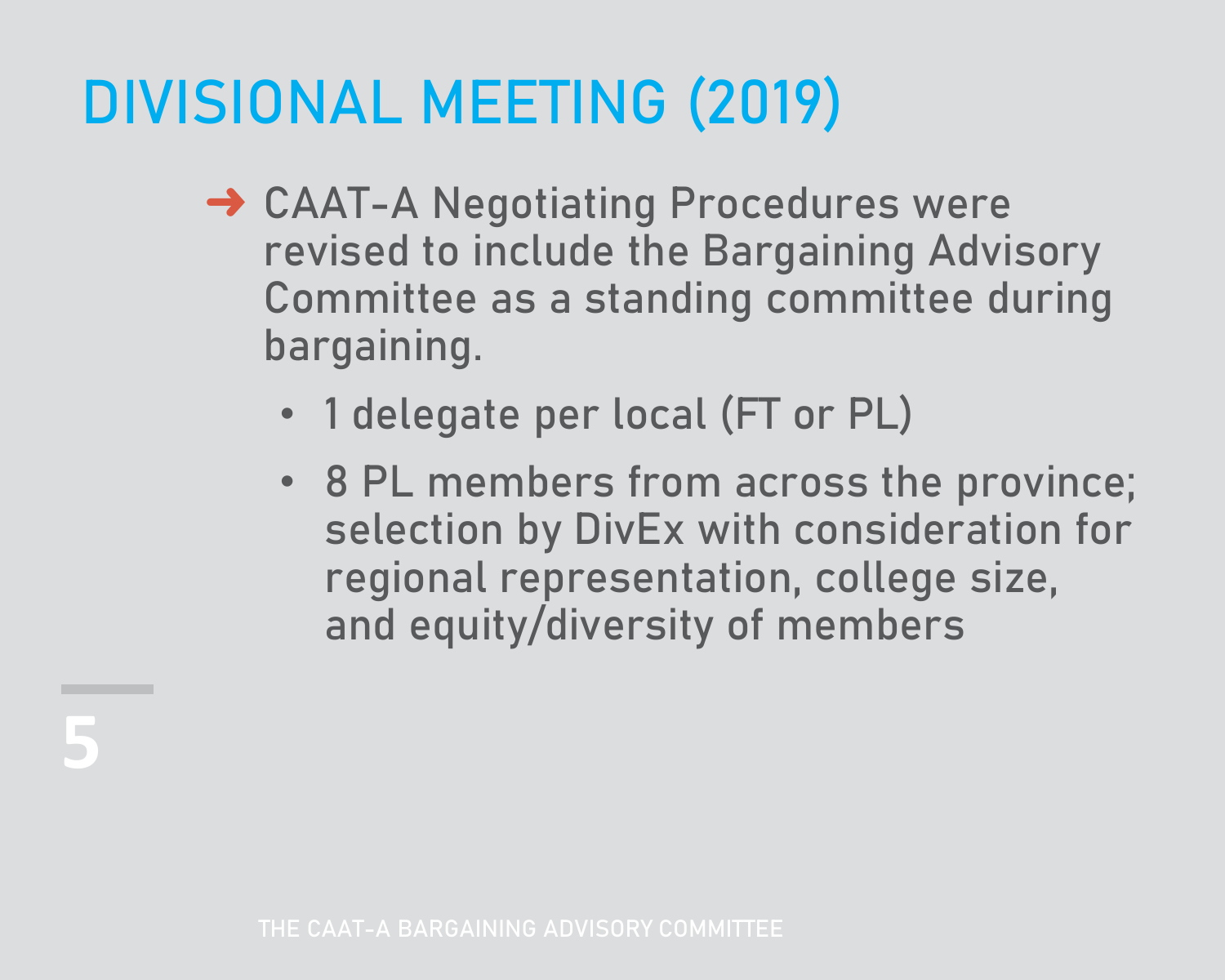## RESPONSIBILITIES OF BAC MEMBERS

- **→ Each member shall respect the full** confidentiality of the bargaining process and shall not share or discuss information outside of the DivEx, the BT, the BAC, and the Local Presidents without permission of the Team.
- $\rightarrow$  Each member will commit to the time involved during the bargaining period and will make every effort to be available to participate as needed.
- $\rightarrow$  To the best of their abilities, each member will endeavour to represent the viewpoints of their constituencies.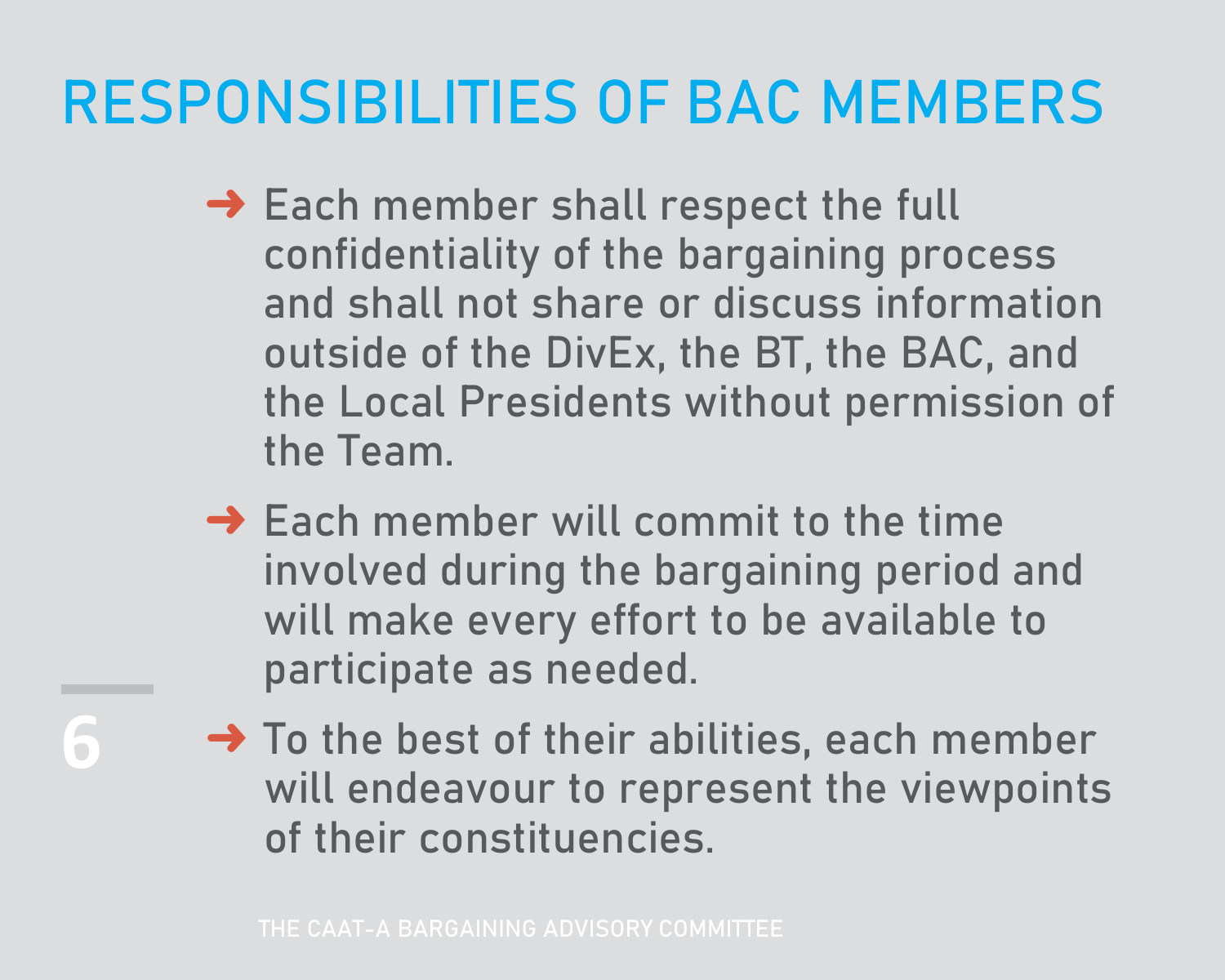## RESPONSIBILITIES OF BAC MEMBERS

- → In order to best represent these viewpoints, BAC members are encouraged to participate and demonstrate leadership in provincial and local events leading up to bargaining. This includes the Pre-Bargaining Conference, Local Demand Set Meetings, and the Final Demand Set Meeting.
- **→ Training for the 2021 Bargaining Advisory** Committee will take place in early 2021.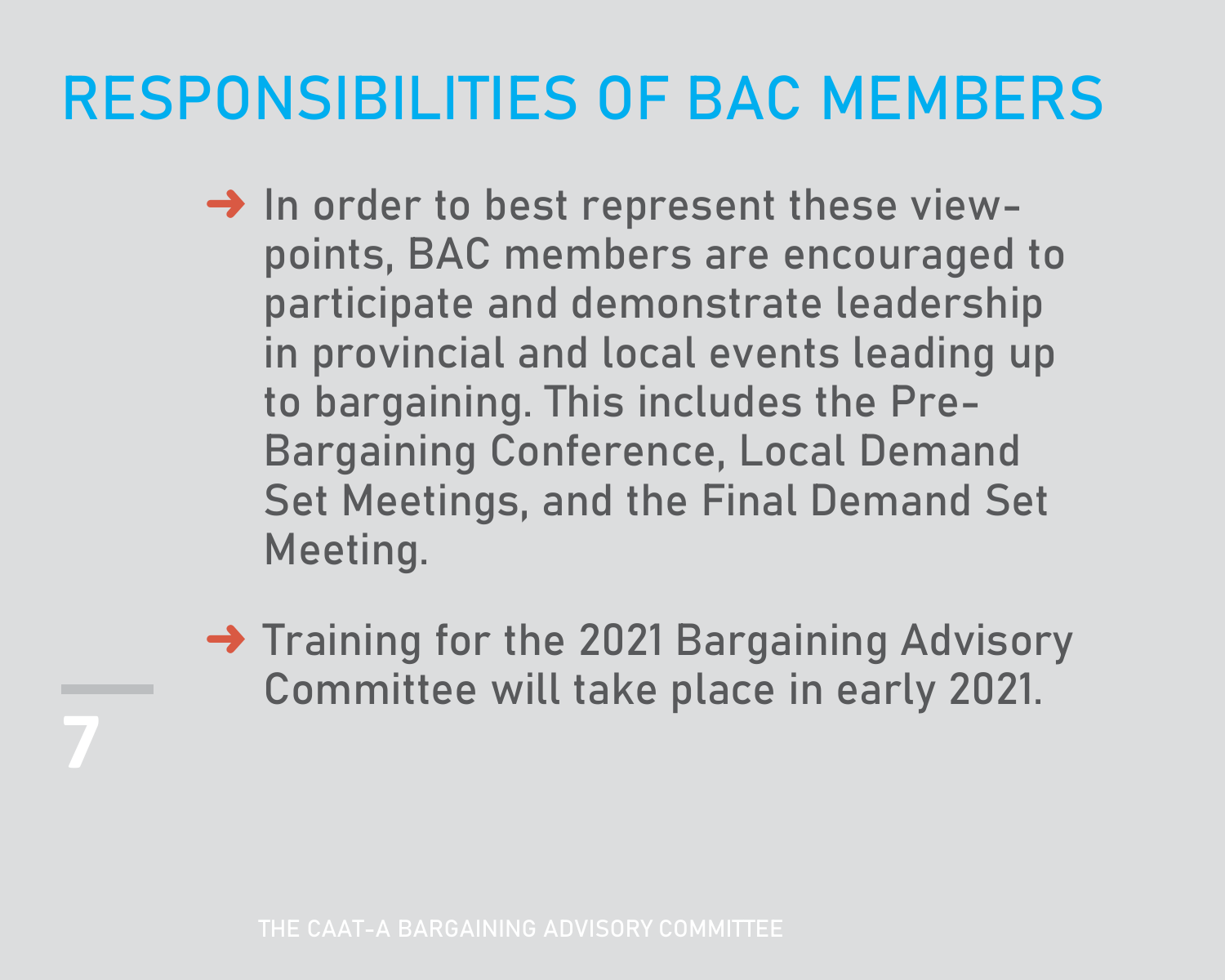#### COMMUNICATION

- → The DivEx will set up an online forum for BAC members to communicate and will moderate the group as needed.
- $\rightarrow$  Each region will have an assigned DivEx member to be the primary point of contact for BAC members and Local Presidents in that region.
- → The DivEx will also help gather and share information with the BT, as required.
- → The BT may decide to host discussions with the BAC and/or Local Presidents at their discretion.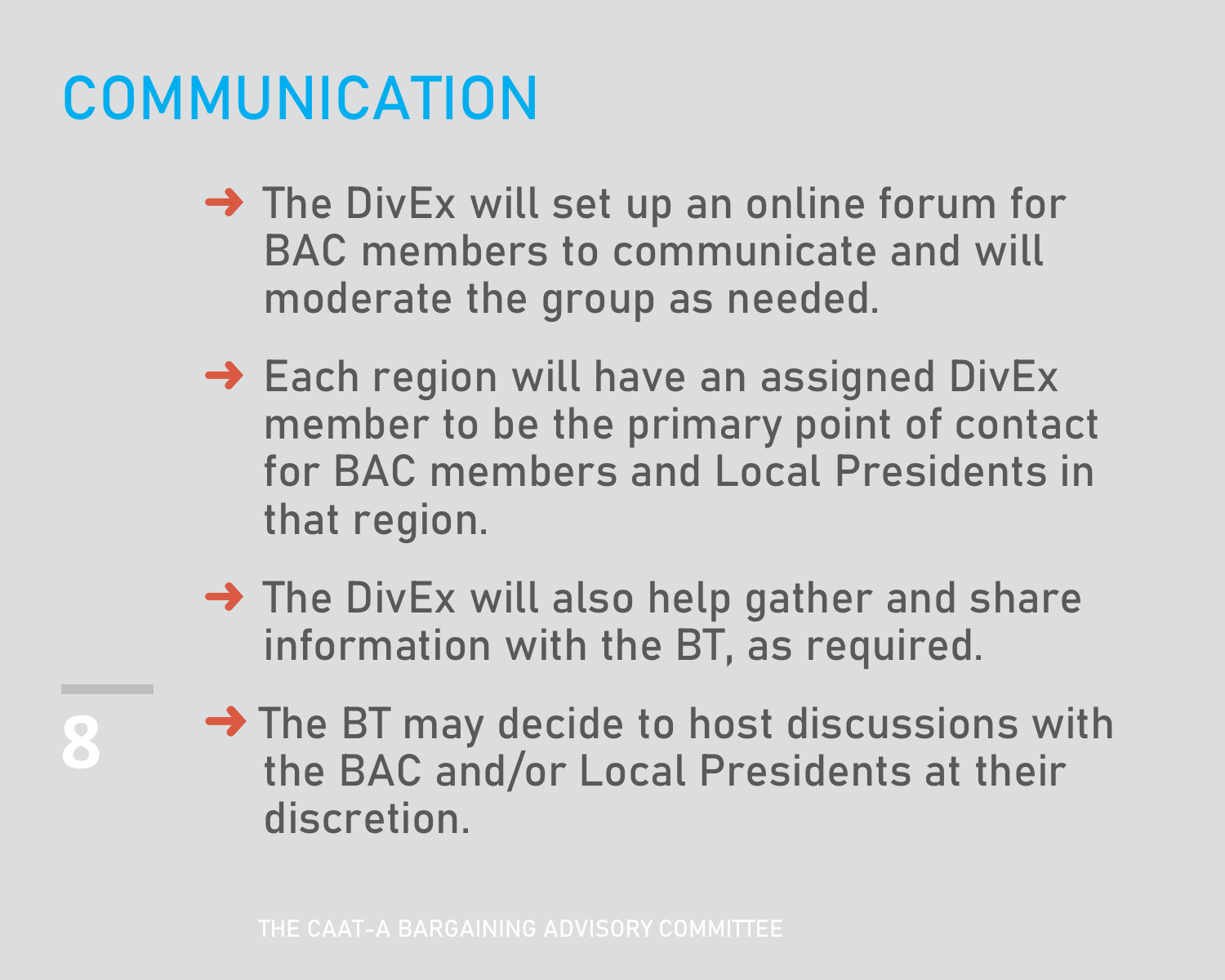#### TIMELINES

- **→ Advice and insight will need to be gathered** on a schedule decided by the BT.
- **→ The Team will set deadlines in consultation** with the DivEx, with the understanding that we are trying to capture feedback from the majority of BAC members and Local Presidents.
- **→ Every effort must be made by members of** the BAC to meet the deadlines set by the BT.